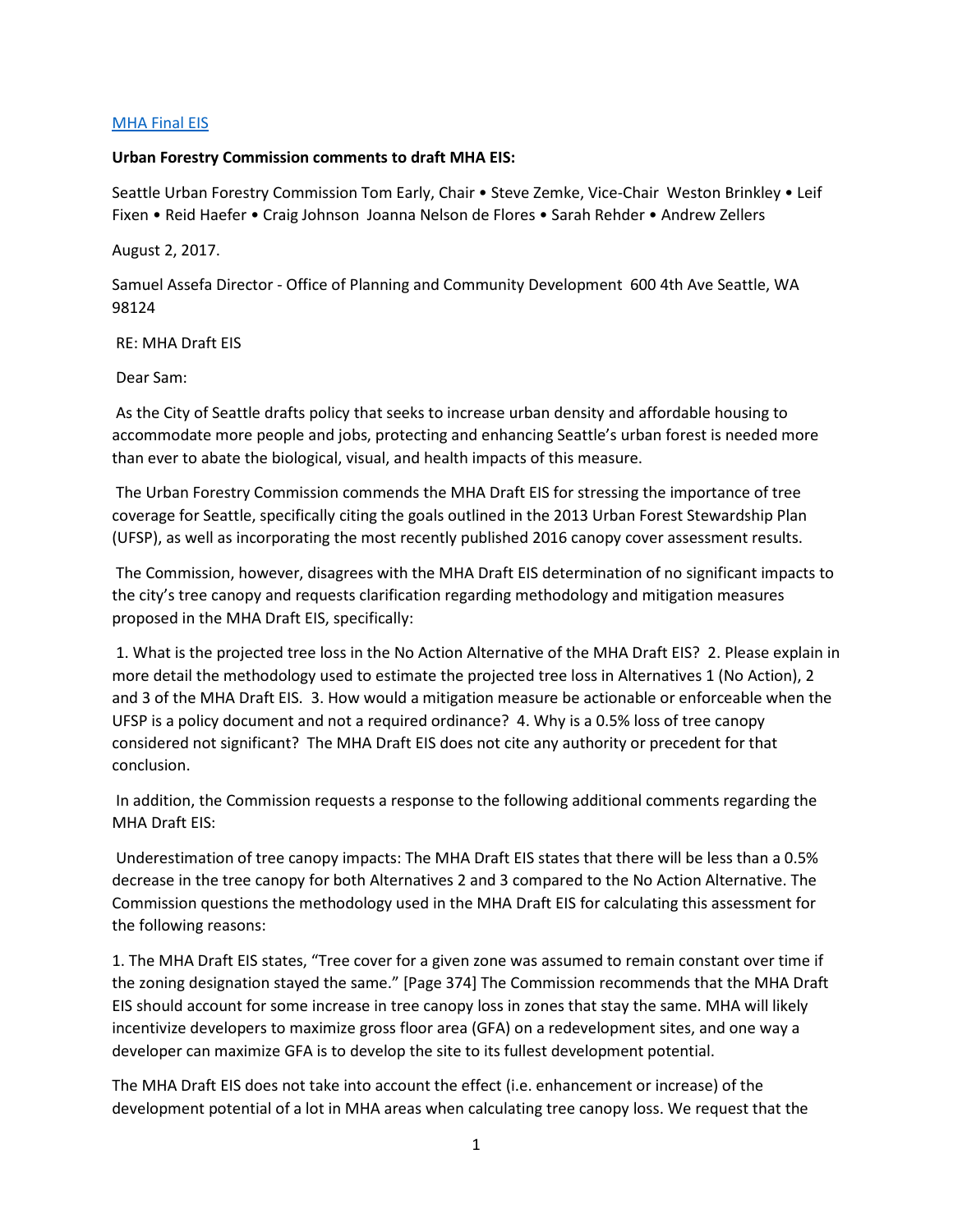final MHA EIS include a calculation of tree canopy reduction using the full development potential of each lot within MHA areas even if the zoning is not changing.

2. The MHA Draft EIS calculates that 0.5% decrease in tree canopy would result in up to a 5 to 16acre loss in tree canopy associated with Alternatives 2 and 3. While a 0.5% reduction in canopy seems like a low percentage of loss, in real terms it would generally equate to a loss of 173-555 trees (assuming a typical tree canopy has a radius of 20 feet (1,256 square feet)), which is a potentially significant number of trees. Citing tree canopy loss using an estimated number of trees that are lost would more accurately communicate the likely impacts of the MHA policy to the neighborhood tree canopy.

The MHA Draft EIS does not cite any authority for the assertion that a loss of 0.5% tree canopy (i.e., 173-555 trees) is not significant. The Commission believes a loss of this many trees is a significant impact under Alternatives 2 and 3 that should be mitigated, and that the MHA Draft EIS is unsupported as written.

Inadequate Mitigation Measures: The MHA Draft EIS states no significant, unavoidable adverse impacts to the tree canopy have been identified, but does list some mitigation measures that would help to avoid and minimize tree canopy loss. The Commission thinks the current mitigation measures are inadequate, and need to be expanded and strengthened.

1. The MHA Draft EIS recommends the City evaluate future urban forestry policies as part of the 2018 UFSP update, but does not include mitigation measures within the context of existing policies such as updating Seattle tree protection code, Seattle Green Factor guidelines, or the Seattle Street Tree Manual. Mitigation measures for tree canopy loss should deal with changing or updating existing regulations and not just recommending evaluation of future policy, which is not enforceable.

Specifically, the Commission recommends requiring mitigation for tree loss to include replacement of equivalent canopy on- or off-site or paying into a City tree replacement and maintenance fund.

2. A healthy urban forest can have an outsized impact on reducing the negative effects associated with increased development intensity, as trees (especially street trees) help to mitigate the visual impacts of density and create a more human-scaled environment, as well as providing important ecosystem and public health benefits. While the MHA Draft EIS documents multiple negative aesthetic impacts associated with increased development intensity, the plan does not recommend any mitigation measures focused on increasing or improving the urban forest to mitigate aesthetic impacts of density.

The Commission recommends including stronger, more binding requirements to promote and improve tree coverage in urban village areas. These recommendations could include but are not limited to the following:

1. Expand incentives and development standards to promote street trees in Urban Villages; 2. Update the interim tree protection ordinance to account for the impact MHA will have on development; 3. Reduce conflict between power lines and street trees; 4. Modify the Seattle Green Factor guidelines to give higher score to preserving healthy existing site vegetation; 5. Assess, monitor, and tally tree loss in the permitting process; and 6. Update the tree code to require retention, replacement, or payment into a City tree replacement and maintenance fund for all removed trees, including hazardous trees, or trees which die as a result of development impacts or that are planted as project mitigation.